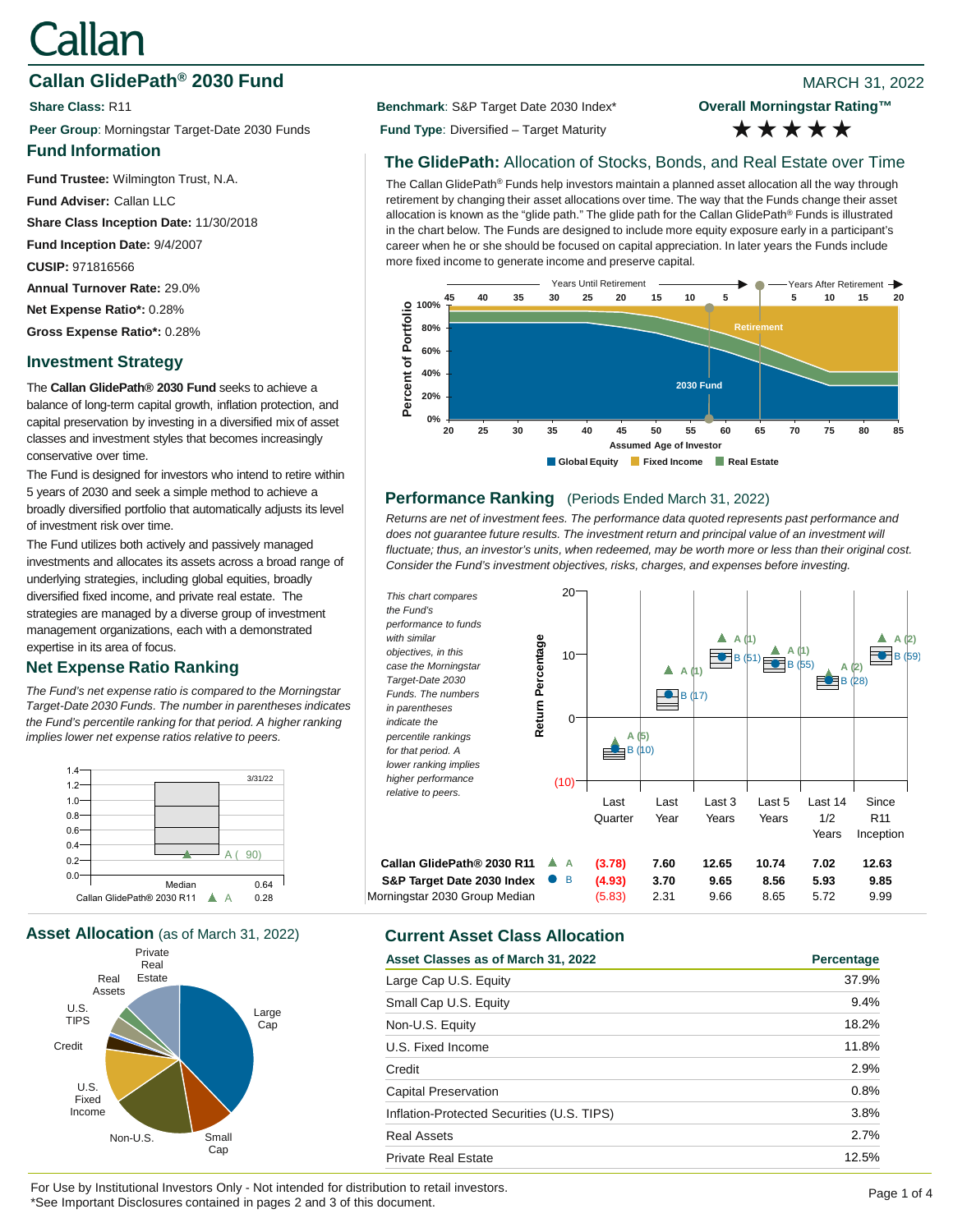#### **General Disclosures**

The Callan GlidePath® 2030 Fund (the "Fund") is part of a collective trust maintained by Wilmington Trust, N.A. (the "Trustee") that invests in underlying mutual fund and collective trust investments (the "Underlying Funds").

The performance data shown represents past performance and should not be considered indicative of future results. Principal value and investment return will fluctuate. An investor's units when redeemed may be worth more or less than the original investment. Fund portfolio statistics change over time. The Fund should not be invested in based solely on age or retirement date, and the stated asset allocation may be subject to change. Investments in the Fund are not insured or guaranteed by any bank, the FDIC, or any other governmental entity.

Participation in the Fund is governed by a Declaration of Trust and terms of the participation materials which must be reviewed and signed by the plan sponsor in order to invest in the Fund.

Neither the Securities and Exchange Commission nor any other regulatory body has approved or disapproved the Fund or passed upon the accuracy or adequacy of this disclosure statement.

Asset allocation exhibits may not add to 100% due to exclusion of cash or rounding.

#### **Fund Legal Structure**

The Fund is part of the Callan Open Architecture Trust, Trusteed by Wilmington Trust N.A. operated by the Trustee. The Trust is advised on a non-discretionary basis by Callan LLC ("Callan"), a registered investment advisor. The Trustee maintains ultimate fiduciary authority over the management of, and investments made in, the Fund. The Fund is not a mutual fund and is not registered as an investment company under the Investment Company Act of 1940, as amended.

#### **Investment Risk**

The Fund may invest in any or all of the following investments, each of which poses its own unique set of risks.

- **Foreign Securities Funds/Emerging Markets Funds:** Funds that invest in foreign securities involve special additional risks. These risks include, but are not limited to, currency risk, political risk, and risk associated with varying accounting standards. Investing in emerging markets may accentuate these risks.
- **Small Cap Funds:** Funds that invest in stocks of small companies involve additional risks. The securities of these companies may be more volatile and less liquid than the securities of larger companies. Smaller companies typically have a higher risk of failure, and are not as well established as larger blue-chip companies. Historically, smaller-company stocks have experienced a greater degree of market volatility than the overall market average.
- **Fixed Income Funds:** Funds that invest in lower-rated debt securities (commonly referred to as junk bonds) involve additional risks because of the lower credit quality of the securities in the portfolio. This may cause possible higher level of volatility and increased risk of default.
- **Funds containing Direct Property Investments or Real Estate Investment Trusts (REITs):** Funds that invest directly in real properties or indirectly through REITs involve special additional risks. These risks include: risks associated with a lack of liquidity during times of stress in the real estate markets; risks associated with valuation standards; risks associated with the financing of the underlying properties; and general risks affecting the real estate market. Historically REITs have experienced a greater degree of market volatility than the overall stock market average.

#### **Investment Fees**

The participant will incur management fees, trustee fees, and other operating expenses related to the Fund. Other operating expenses may include, but are not limited to, audit expenses, custody service fees, tax form preparation expenses, legal and other fees.

The participants in the Fund will also incur expenses from the Underlying Funds, which includes management fees, audit fees, trustee fees, and other expenses (the "Acquired Fund Fees and Expenses") in relation to the management of the Underlying Funds. Some of the Acquired Fund Fees and Expenses are expensed directly to the Underlying Funds and are not charged directly to the Fund. They are not direct costs paid by the Fund and are not used to calculate the Fund's net asset value. They have no impact on the costs associated with Fund operations. However, some of the Acquired Fund Fees and Expenses are accrued for in the Fund and therefore directly impact the Fund's net asset value.

The Fund's net expense ratio is 0.28% of net assets. This is an estimated rate. Below is a breakdown of the fees on the Fund. Fee components may not sum to Gross Expense Ratio or Net Expense Ratio due to rounding.

| Callan GlidePath <sup>®</sup> 2030 Fund                          |            |
|------------------------------------------------------------------|------------|
| Management Fee:                                                  | $0.00\%$   |
| Trustee Fee:                                                     | 0.03%      |
| Service Fee:                                                     | $0.00\%$   |
| Other Expenses:                                                  | $0.00\%$   |
| Acquired Fund Fees and Expenses (Underlying Funds):              | 0.25%      |
| Total Annual Fund Expense Ratio (Gross Expense Ratio):           | 0.28%      |
| Fee Waiver and Expense Reimbursement:                            | $(0.00\%)$ |
| <b>Total Annual Fund Operating Expenses (Net Expense Ratio):</b> | 0.28%      |

"Other Expenses" are based on estimated amounts for the current fiscal year. Callan has agreed to cap Other Expenses at 0.01% of net assets. Without the expense cap, total expenses would be higher. Callan can cease this arrangement at any time.

The example in the following table is intended to explain the ongoing costs of investing in the Fund and to compare these costs with the ongoing costs of investing in other collective funds. The first column provides information about actual account values and actual expenses. The second column provides information about hypothetical account values and hypothetical expenses based on the Fund's actual expense ratio and an assumed rate of return of 5.00% per year before expenses, which is not the Fund's actual return. The hypothetical account values and expenses may not be used to estimate the actual account balance or expenses paid for the period. This example is based on an investment of \$1,000 invested over a full one-year time period.

| Callan GlidePath <sup>®</sup> 2030 Fund                                     | <b>Actual</b><br>Value | <b>Hypothetical</b><br>Value <sup>1</sup> |
|-----------------------------------------------------------------------------|------------------------|-------------------------------------------|
| Beginning Account Value -<br>March 31, 2021                                 | \$1,000.00             | \$1,000.00                                |
| Ending Account Value -<br>March 31, 2022 (gross of all fees)                | \$1,078.75             | \$1,050.00                                |
| Expenses paid during the year                                               | \$0.32                 | \$0.32                                    |
| Expenses paid during the year (includes<br>Acquired Fund Fees and Expenses) | \$3.01                 | \$2.93                                    |
| <sup>1</sup> Assuming a 5% return                                           |                        |                                           |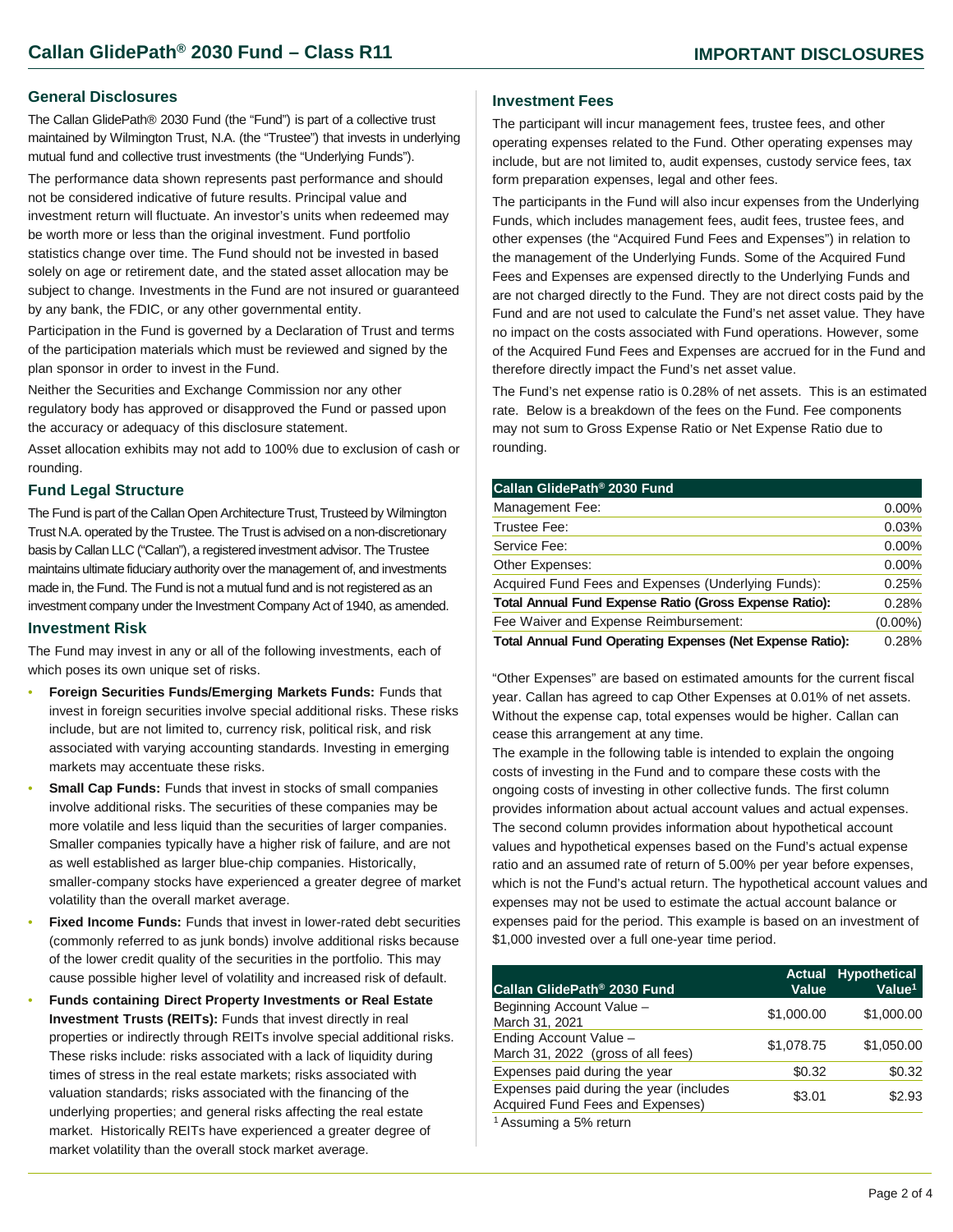#### **Underlying Funds**

The Fund is a unitized "fund-of-funds" which means that it is made up of a broad array of Underlying Funds that act as building blocks for the overall portfolio.

The tables below detail the funds employed within each of the asset classes that make up the overall asset allocation for the Fund.

#### **Large Cap U.S. Equity**

| <b>Underlying Fund</b>        | <b>Ticker</b> | <b>Strategy</b>    |
|-------------------------------|---------------|--------------------|
| <b>BlackRock Russell 1000</b> | NA.           | Russell 1000 Index |
| <b>Small Cap U.S. Equity</b>  |               |                    |
| <b>Underlying Fund</b>        | <b>Ticker</b> | <b>Strategy</b>    |

| Small Cap Core |
|----------------|
| Small Cap Core |
| Small Cap Core |
| S&P 600 Index  |
|                |

#### **Non-U.S. Equity**

| <b>Underlying Fund</b>                | <b>Ticker</b> | <b>Strategy</b>             |
|---------------------------------------|---------------|-----------------------------|
| American Funds EuroPacific Growth     | <b>RERGX</b>  | <b>International Equity</b> |
| Dodge & Cox International             | <b>DODFX</b>  | <b>International Equity</b> |
| Marathon-London Global Ex US          | <b>NA</b>     | <b>International Equity</b> |
| Sprucegrove All Country World ex U.S. | <b>NA</b>     | <b>International Equity</b> |
| DFA Emerging Markets Core Equity      | <b>DFCEX</b>  | <b>Emerging Markets</b>     |
| American Century EM                   | <b>NA</b>     | <b>Emerging Markets</b>     |
| Lazard EAFE Small Cap                 | <b>NA</b>     | <b>International Small</b>  |
| <b>BlackRock MSCI EAFE</b>            | <b>NA</b>     | <b>MSCI EAFE Index</b>      |

#### **Diversified Real Asset**

| <b>Underlying Fund</b>       | <b>Ticker</b> | <b>Strategy</b>            |
|------------------------------|---------------|----------------------------|
| <b>BBH TIPS</b>              | <b>NA</b>     | U.S. TIPS                  |
| Lazard Global Infrastructure | <b>GLIFX</b>  | Infrastructure             |
| <b>GMO Resources Fund</b>    | <b>GAAHX</b>  | Natural Resources          |
| DFA Global Real Estate       | <b>DFGEX</b>  | Global REITs               |
| <b>Prudential PRREF II</b>   | <b>NA</b>     | <b>Private Real Estate</b> |
| Principal US Property Fund   | NA.           | <b>Private Real Estate</b> |

#### **U.S. Fixed Income**

| <b>Underlying Fund</b>                  | <b>Ticker</b> | <b>Strategy</b>       |
|-----------------------------------------|---------------|-----------------------|
| <b>BlackRock Total Return</b>           | <b>NA</b>     | Core Plus Bond        |
| <b>FIAM Core Plus Commingled</b>        | <b>NA</b>     | Core Plus Bond        |
| Loomis Core Disciplined Alpha           | <b>NA</b>     | Core Bond             |
| BlackRock U.S. Debt Index               | <b>NA</b>     | Blmberg Aggregate Idx |
| <b>Credit</b><br><b>Underlying Fund</b> | <b>Ticker</b> | <b>Strategy</b>       |
| AllianceBernstein                       | <b>AGDZX</b>  | High Income           |
| MacKay Shields                          | <b>NA</b>     | High Yield Bond       |
| Prudential                              | <b>NA</b>     | <b>High Yield</b>     |

| Voya Senior Loan                                  | ΝA            | Senior Loan     |
|---------------------------------------------------|---------------|-----------------|
| <b>Capital Preservation</b>                       |               |                 |
| <b>Underlying Fund</b>                            | <b>Ticker</b> | <b>Strategy</b> |
| <b>Galliard Stable Return</b>                     | NA            | Stable Value    |
| BlackRock 1-3 Year Gov/Cred Index                 | <b>NA</b>     | Short Term Bond |
| <b>Inflation Protected Securities (U.S. TIPS)</b> |               |                 |

| <u>ININGUON I TULECLEU OECUNIUS (U.U. TII U</u> |               |                 |
|-------------------------------------------------|---------------|-----------------|
| <b>Underlying Fund</b>                          | <b>Ticker</b> | <b>Strategy</b> |
| Brown Brothers Harriman Inflation-Idx           | <b>NA</b>     | U.S. TIPS       |
|                                                 |               |                 |

#### **Performance**

Total return performance reflects all investment fees, Trustee fees, capital gains, income, dividends, and any applicable expenses incurred in the operation of the Fund. Prior to inception of Class R11 (11/30/2018) performance shown reflects the fund's oldest share class, Class MO. The primary benchmark shown for the Fund is the S&P Target Date 2030 Index. The index automatically adjusts its asset allocation over time to reflect reductions in potential risk as an investor's target date approaches. The Fund's portfolio may differ significantly from the securities in the index.

The peer group shown for the Fund is the Morningstar Target-Date 2030 Funds. The Morningstar Target-Date 2030 Funds universe contains target-date portfolios that provide diversified exposure to stocks, bonds, and cash for those investors who have a specific date in mind (in this case, the years 2026-2030) for retirement. These portfolios aim to provide investors with an optimal level of return and risk, based solely on the target date. Management adjusts the allocation among asset classes to more-conservative mixes as the target date approaches, following a preset glide path. A target-date portfolio is part of a series of funds offering multiple retirement dates to investors.

The Fund's performance and net expense ratio is ranked against this Morningstar universe for comparison purposes only.

#### **About the Fund's Sub-Advisor**

Founded in 1973, Callan is one of the largest independently-owned investment management and consulting firms in the United States. Headquartered in San Francisco, with offices across the country, Callan provides research, education, decision support, and advice to institutional investors representing approximately \$2 trillion in total assets.